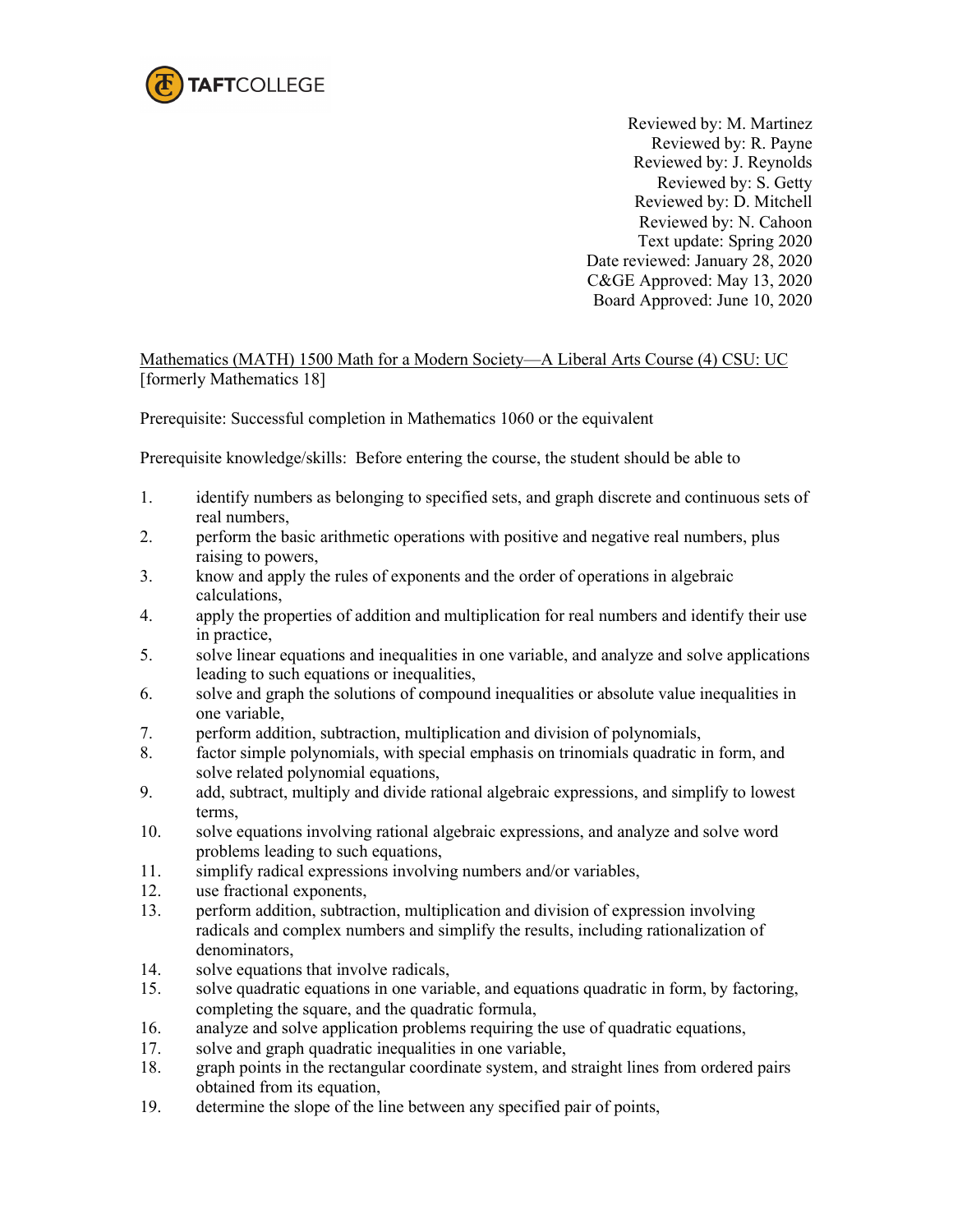

- 20. know the slope forms of the equation of a straight line, and be able to determine the equation of a particular straight line from specified input information,
- 21. solve and graph linear inequalities in two variables,
- 22. solve linear systems of equations in two or three variables algebraically, and solve those in two dimensions graphically,
- 23. analyze and solve application problems requiring the use of linear systems of equations in two or three variables,
- 24. evaluate determinants and use them to solve linear systems of equations,
- 25. determine whether or not a specified relation is a function,
- 26. for a function, compute the value of the function given the value of the independent variable, and be able to construct the inverse of simple functions in numeric or algebraic terms,
- 27. identify the quadratic equation representing a specific conic section, and be able to draw the graph of a conic section by analyzing its equation, or to write the equation of a specified conic section,
- 28. solve nonlinear systems of equation involving the intersection of two conic sections or a conic section and a straight line,
- 29. compute and graph specified exponential and logarithmic functions,
- 30. know the properties of logarithms (product, quotient, power and change of base rules) and be able to use them in practical numerical computations using a table of common logarithms or a calculator, and
- 31. solve simple exponential and logarithmic equations.

Hours and Units Calculations:

64 hours lecture. 128 Outside of class hours. (192 Total Student Learning Hours) 4 Units

Catalog Description: A liberal arts mathematics course designed for students whose majors do not require calculus, this applications-orientated course involves the study of several topics from modern society. At least six independent parts will be included: thinking critically, approaches to problem solving, numbers in the real world, financial management, statistical reasoning, and exponential modeling.

Type of Class/Course: Degree Credit

Text: Bennett, Jeffrey O., and William L. Briggs. *Using & Understanding Mathematics: A Quantitative Reasoning Approach.* Pearson, 2018.

Additional Instructional Materials:

- 1. Videotapes correlated to each textbook topic
- 2. [www.MyMathLab.com](http://www.mymathlab.com/)
- 3. [www.InterActMath.com](http://www.interactmath.com/)
- 4. [www.aw.com/bennett-briggs](http://www.aw.com/bennett-briggs)
- 5. MyMathLab start kit

Course Objectives:

By the end of the course, a successful student will be able to:

- 1. perform a statistical study by collecting data [sampling from a population],
- 2. present statistical analysis of that data in a variety of descriptive ways,
- 3. calculate descriptive statistical measures on single and bivariate data, including measures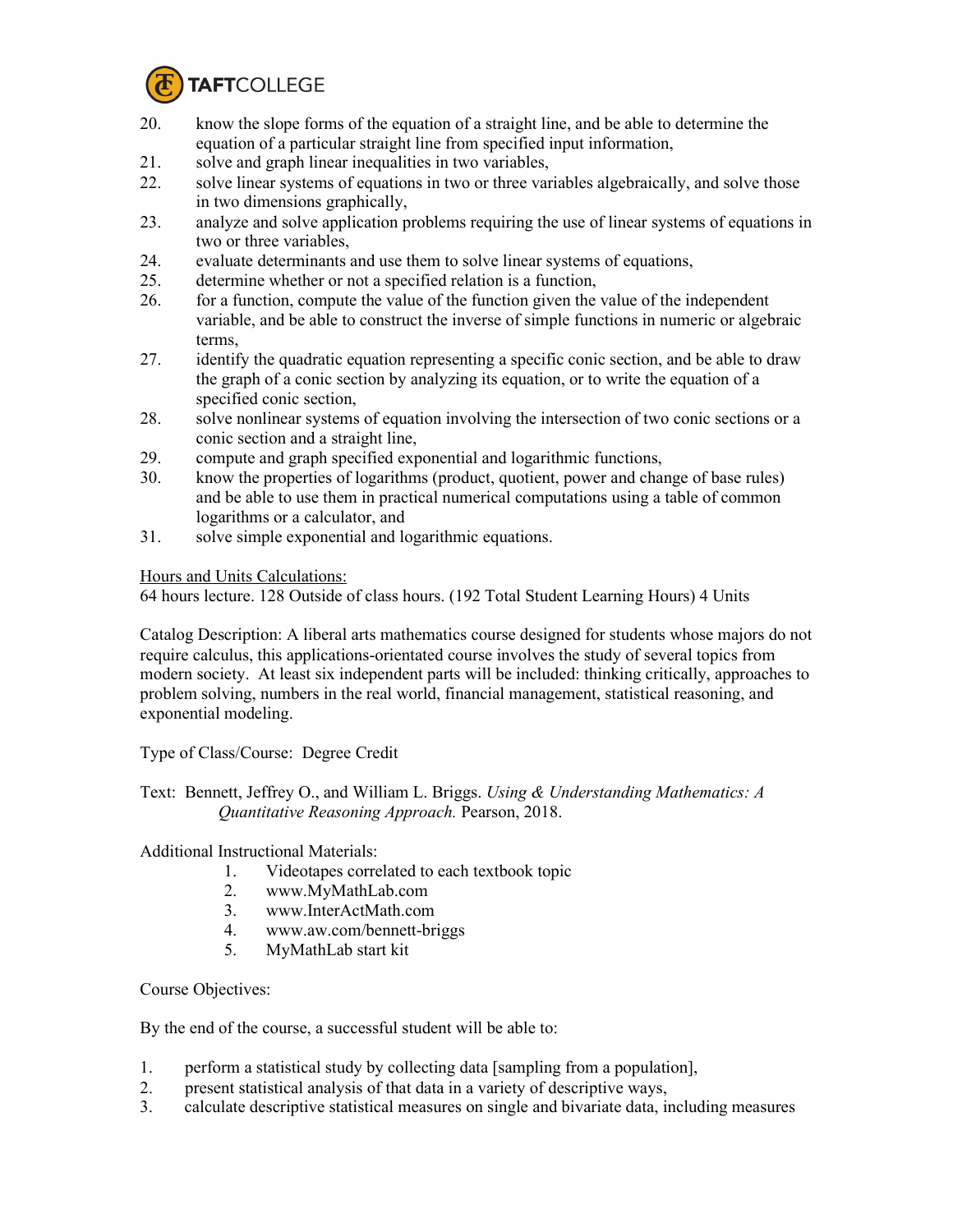

of central tendency and measures of dispersion,

- 4. apply the rules of simple probability,
- 5. use the normal distribution curve to estimate probabilities, including percentiles and areas under the curve,
- 6. construct valid arguments and find fallacies in faulty arguments,
- 7. perform set operations and use Venn diagrams, and
- 8. recognize typical growth patterns in various areas of contemporary life including compound interest, logistic and exponential growth and how they can be used by individuals.

Course Scope, Content and Learning outcomes:

## Unit I Thinking Critically

- A. Identify and recognize fallacies,
- B. Write propositions and negations and determine truth values,
- C. Identify sets and draw and use Venn diagrams, and
- D. Use and apply critical thinking skills.

## Unit II Approaches to Problem Solving

- A. Use units to solve problems,
- B. Convert between U.S. customary units and the metric system, and
- C. Use problem solving guidelines.

# Unit III Numbers in the Real World

- A. Solve problems using percentages and recognize common errors in solving percentage problems,
- B. Solve problems with very large and very small numbers and use scientific notation,
- C. Distinguish between random and systematic errors and distinguish between accurate and precise measurements, and
- D. Understand and apply Simpson's paradox.

Unit IV Financial Management

- A. Use formulas to calculate simple and compound interest,
- B. Use savings plan formulas, and
- C. Use formulas to calculate loan, mortgage, and credit card payments.

Unit V Statistical Reasoning

- A. Understand the fundamentals of statistics,
- B. Analyze statistical studies,
- C. Understand and interpret statistical tables and graphs,
- D. Understand and interpret media graphics,
- E. Distinguish between correlation and causality, and
- F. Calculate mean, median, mode and describe data distributions.

Unit VI Probability: Living With the Odds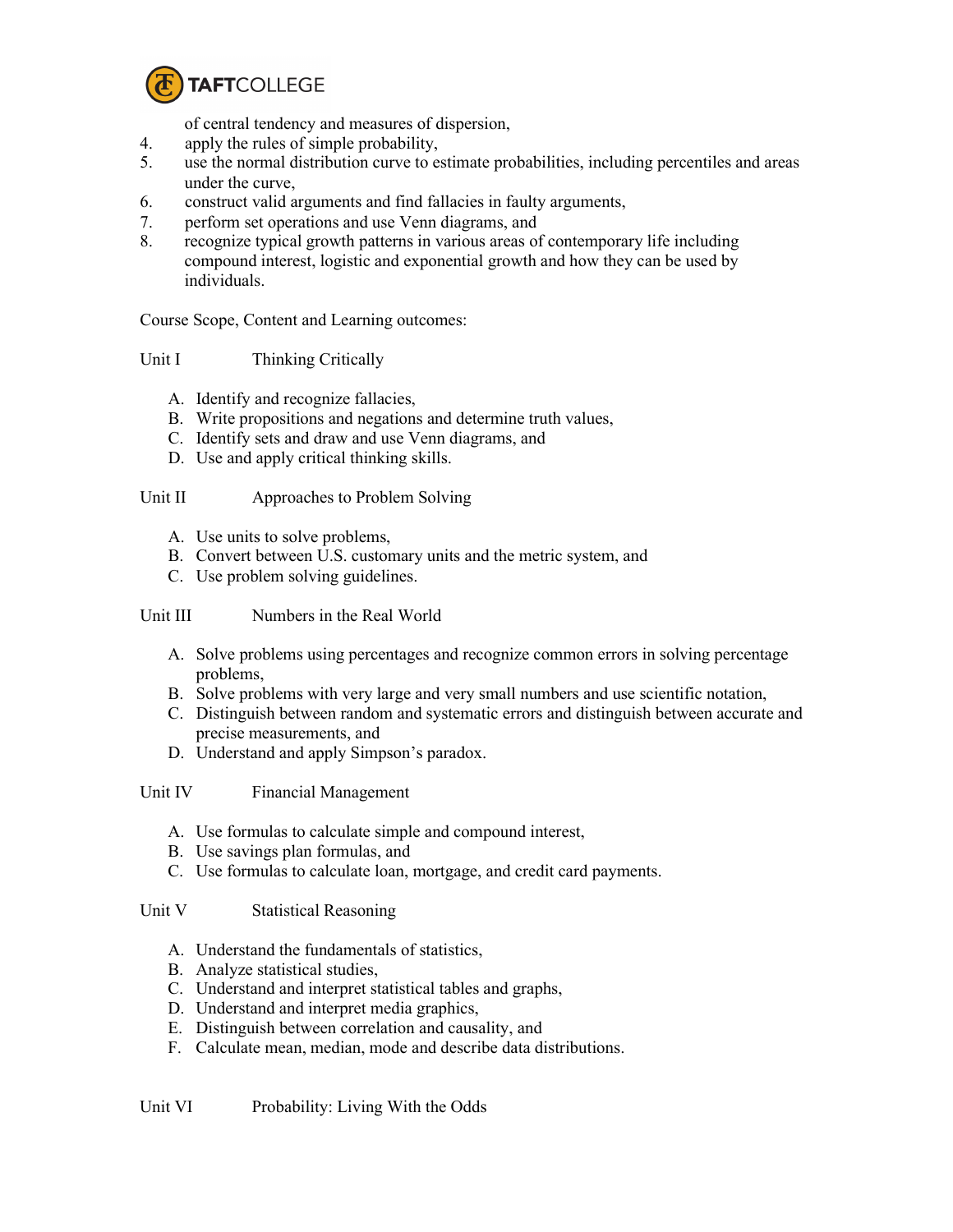

- A. Distinguish between linear and exponential growth and decay,
- B. Calculate doubling time and half-life, and
- C. Understand exponential modeling

Learning Activities Required Outside of Class:

The students in this class will spend a minimum of 8 hours per week outside of the regular class time doing the following:

- 1. Studying
- 2. Answering questions
- 3. Interacting with web site mathematical references
- 4. Completing required reading
- 5. Problem solving activity or exercise
- 6. Project building and analysis

### Methods of Instruction:

- 1. Lecture-demonstrations and simple problems solved by the instructor
- 2. Occasional lab activities on the computer and/or calculator
- 3. Demonstrations and interactive lessons from the Internet

### Methods of Evaluation

- 1. Computational or non-computational problem-solving demonstrations including:
- 2. exams,
- 3. homework problems,
- 4. quizzes,
- 5. projects, and
- 6. final examination

Supplemental Data:

| TOP Code:                  | 170100: Mathematics, General       |
|----------------------------|------------------------------------|
| <b>SAM Priority Code:</b>  | E: Non-Occupational                |
| <b>Distance Education:</b> | Online; Offline                    |
| Funding Agency:            | Y: Not Applicable (funds not used) |
| Program Status:            | 1: Program Applicable              |